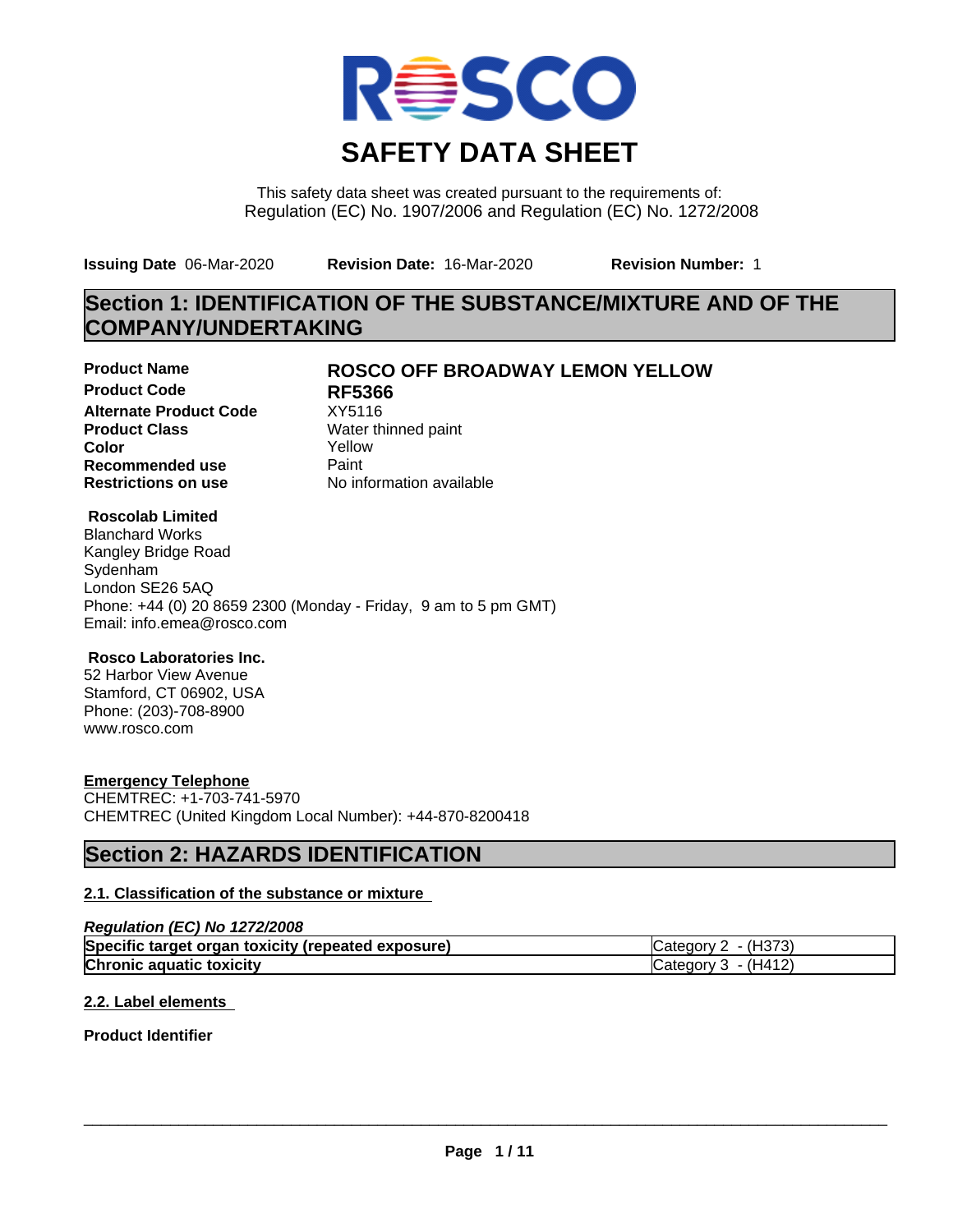

Contains Cristobalite **Signal word** Warning

### **Hazard statements**

H373 - May cause damage to organs through prolonged or repeated exposure H412 - Harmful to aquatic life with long lasting effects

#### **Precautionary Statements - EU (§28, 1272/2008)**

P101 - If medical advice is needed, have product container or label at hand

P102 - Keep out of reach of children

P260 - Do not breathe dust/fume/gas/mist/vapors/spray

P273 - Avoid release to the environment

P314 - Get medical advice/attention if you feel unwell

P501 - Dispose of contents/ container to an approved waste disposal plant

#### **2.3. Other hazards**

**General Hazards** No information available

## **Section 3: COMPOSITION/INFORMATION ON INGREDIENTS**

#### **3.1 Substances**

Not applicable

#### **3.2 Mixtures**

| <b>Chemical name</b>                  | <b>EINECS/ELINCS No.</b> | <b>CAS No.</b> | Weight-%      | <b>Classification</b><br>according to<br><b>Regulation (EC) No.</b><br>1272/2008 [CLP] | <b>REACH registration</b><br>number |
|---------------------------------------|--------------------------|----------------|---------------|----------------------------------------------------------------------------------------|-------------------------------------|
| Limestone                             | 215-279-6                | 1317-65-3      | $>=10 - 15$   | Not available                                                                          | Not available                       |
| Titanium dioxide                      | 236-675-5                | 13463-67-7     | $>= 5 - 10$   | Not available                                                                          | 101-2119489379-17-01<br>68          |
| Cristobalite                          | 238-455-4                | 14464-46-1     | $>=1 - 5$     | STOT RE 1 (H372)                                                                       | Not available                       |
| Diatomaceous silica,<br>flux-calcined | 272-489-0                | 68855-54-9     | $>= 1 - 5$    | STOT RE 2 (H373)                                                                       | Not available                       |
| Propylene glycol                      | 200-338-0                | $57 - 55 - 6$  | $>=1 - 5$     | Not available                                                                          | 101-2119456809-23-02<br>24          |
| <b>Tributyl Phosphate</b>             | 204-800-2                | 126-73-8       | $>=0.3 - 0.5$ | Acute Tox. 4 (H302)<br>Skin Irrit. 2 (H315)<br>Carc. 2 (H351)                          | Not available                       |
| 2-Amino-2-methly-1-propanol           | 204-709-8                | 124-68-5       | $>=0.1 - 0.3$ | Skin Irrit. 2 (H315)<br>Eye Irrit. 2 (H319)<br>Aquatic Chronic 3<br>(H412)             | Not available                       |

*Full text of H- and EUH-phrases: see section 16*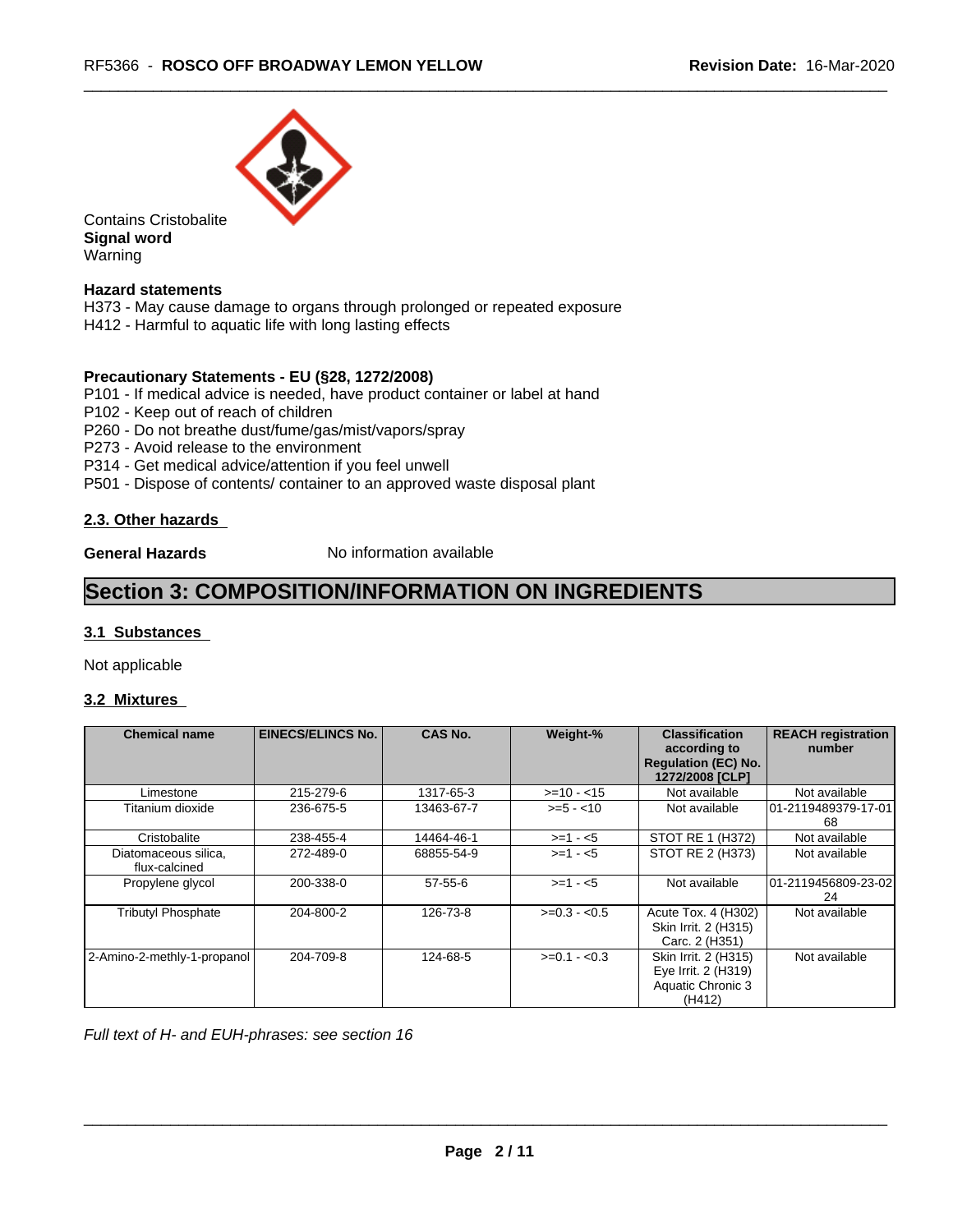# **Section 4: FIRST AID MEASURES**

### **4.1. Description of first aid measures**

| Description of first aid measures |
|-----------------------------------|
|-----------------------------------|

| <b>General Advice</b> | No hazards which require special first aid measures.                                                     |
|-----------------------|----------------------------------------------------------------------------------------------------------|
| <b>Eye Contact</b>    | Rinse thoroughly with plenty of water for at least 15<br>minutes and consult a physician.                |
| <b>Skin Contact</b>   | Wash off immediately with soap and plenty of water while<br>removing all contaminated clothes and shoes. |
| <b>Inhalation</b>     | Move to fresh air. If symptoms persist, call a physician.                                                |
| Ingestion             | Clean mouth with water and afterwards drink plenty of<br>water. Consult a physician if necessary.        |

#### **4.2. Most important symptoms and effects, both acute and delayed**

| None known. |
|-------------|
|             |

**4.3. Indication of any immediate medical attention and special treatment needed** 

**Notes To Physician Treat symptomatically.** 

# **Section 5: FIRE FIGHTING MEASURES**

| 5.1. Extinguishing media                                   |                                                                                                            |
|------------------------------------------------------------|------------------------------------------------------------------------------------------------------------|
| <b>Suitable Extinguishing Media</b>                        | Use extinguishing measures that are appropriate to local<br>circumstances and the surrounding environment. |
| <b>Unsuitable Extinguishing Media</b>                      | No information available.                                                                                  |
| 5.2. Special hazards arising from the substance or mixture |                                                                                                            |
| <b>Specific Hazards Arising From The Chemical</b>          | Closed containers may rupture if exposed to fire or<br>extreme heat.                                       |
| Sensitivity to static discharge                            | No.                                                                                                        |
| <b>Sensitivity to mechanical impact</b>                    | No.                                                                                                        |
| 5.3. Advice for firefighters                               |                                                                                                            |
| Protective equipment and precautions for firefighters      | Wear self-contained breathing apparatus and protective<br>suit.                                            |

# **Section 6: ACCIDENTAL RELEASE MEASURES**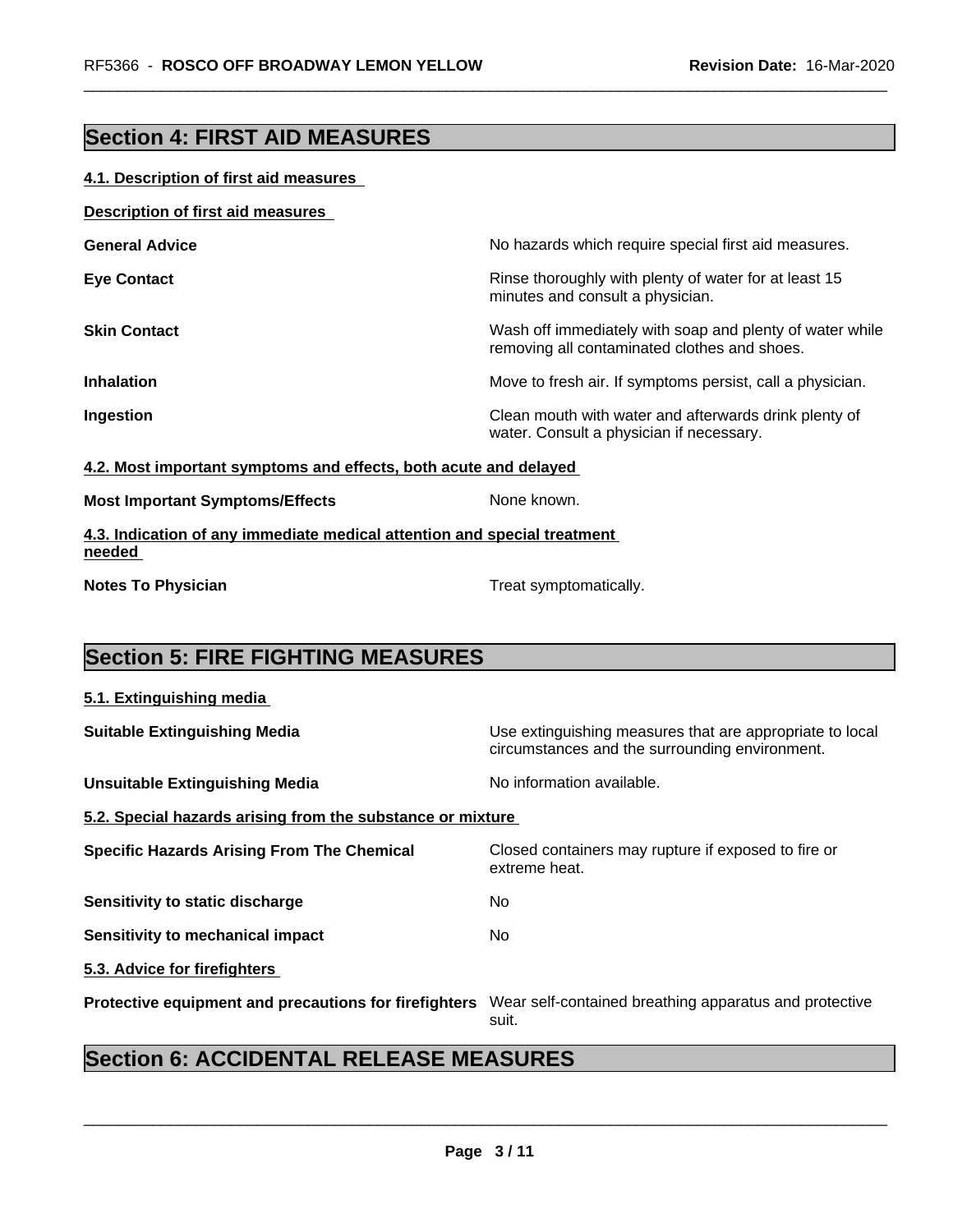## **6.1. Personal precautions, protective equipment and emergency procedures**

| <b>Personal Precautions</b>                                       | Avoid contact with skin, eyes and clothing. Ensure<br>adequate ventilation.                                                                                                      |
|-------------------------------------------------------------------|----------------------------------------------------------------------------------------------------------------------------------------------------------------------------------|
| <b>Other Information</b>                                          | Observe all relevant local and international regulations.                                                                                                                        |
| <b>6.2. Environmental precautions</b>                             |                                                                                                                                                                                  |
| <b>Environmental precautions</b>                                  | Prevent spreading of vapors through sewers, ventilation<br>systems and confined areas.                                                                                           |
| 6.3. Methods and material for containment and cleaning up         |                                                                                                                                                                                  |
| <b>Methods for Containment</b>                                    | Absorb with inert material and place in suitable container<br>for disposal.                                                                                                      |
| <b>Methods for Cleaning Up</b>                                    | Clean contaminated surface thoroughly.                                                                                                                                           |
| 6.4. Reference to other sections                                  |                                                                                                                                                                                  |
| <b>Other information</b>                                          | See Section 12 for additional information.                                                                                                                                       |
| <b>Section 7: HANDLING AND STORAGE</b>                            |                                                                                                                                                                                  |
| 7.1. Precautions for safe handling                                |                                                                                                                                                                                  |
| <b>Handling</b>                                                   | Avoid contact with skin, eyes and clothing. Avoid breathing<br>vapors, spray mists or sanding dust. In case of insufficient<br>ventilation, wear suitable respiratory equipment. |
| <b>Hygiene Measures</b>                                           | Wash thoroughly after handling.                                                                                                                                                  |
| 7.2. Conditions for safe storage, including any incompatibilities |                                                                                                                                                                                  |
| <b>Storage</b>                                                    | Keep container tightly closed. Keep out of the reach of<br>children.                                                                                                             |
| 7.3. Specific end use(s)                                          |                                                                                                                                                                                  |
| <b>Specific Uses</b>                                              | Architectural coating. Apply as directed. Refer to product<br>label / literature for specific instructions.                                                                      |
| <b>Risk Management Methods (RMM)</b>                              | Not Applicable.                                                                                                                                                                  |
| <b>Section 8: EXPOSURE CONTROLS/PERSONAL PROTECTION</b>           |                                                                                                                                                                                  |
|                                                                   |                                                                                                                                                                                  |

## **8.1. Control parameters**

| <b>Chemical name</b> | European Union | <b>Belaium</b>           | <b>Bulgaria</b>               | <b>Cyprus</b> | <b>France</b>            | <b>Ireland</b>             |
|----------------------|----------------|--------------------------|-------------------------------|---------------|--------------------------|----------------------------|
| Limestone            |                | TWA: $10 \text{ mg/m}^3$ | TWA: 1.0 fiber/cm3            |               | $\blacksquare$           | TWA: $10 \text{ mg/m}^3$   |
| 1317-65-3            |                |                          | TWA: $10 \text{ mg/m}^3$      |               |                          | TWA: $4 \text{ mg/m}^3$    |
|                      |                |                          |                               |               |                          | STEL: 30 mg/m <sup>3</sup> |
|                      |                |                          |                               |               |                          | STEL: $12 \text{ mg/m}^3$  |
| Titanium dioxide     |                | TWA: $10 \text{ mg/m}^3$ | TWA: $10.0$ mg/m <sup>3</sup> |               | TWA: $10 \text{ mg/m}^3$ | TWA: $10 \text{ mg/m}^3$   |
| 13463-67-7           |                |                          | TWA: $1.0 \text{ mg/m}^3$     |               |                          | TWA: $4 \text{ mg/m}^3$    |
|                      |                |                          |                               |               |                          | STEL: 30 mg/m <sup>3</sup> |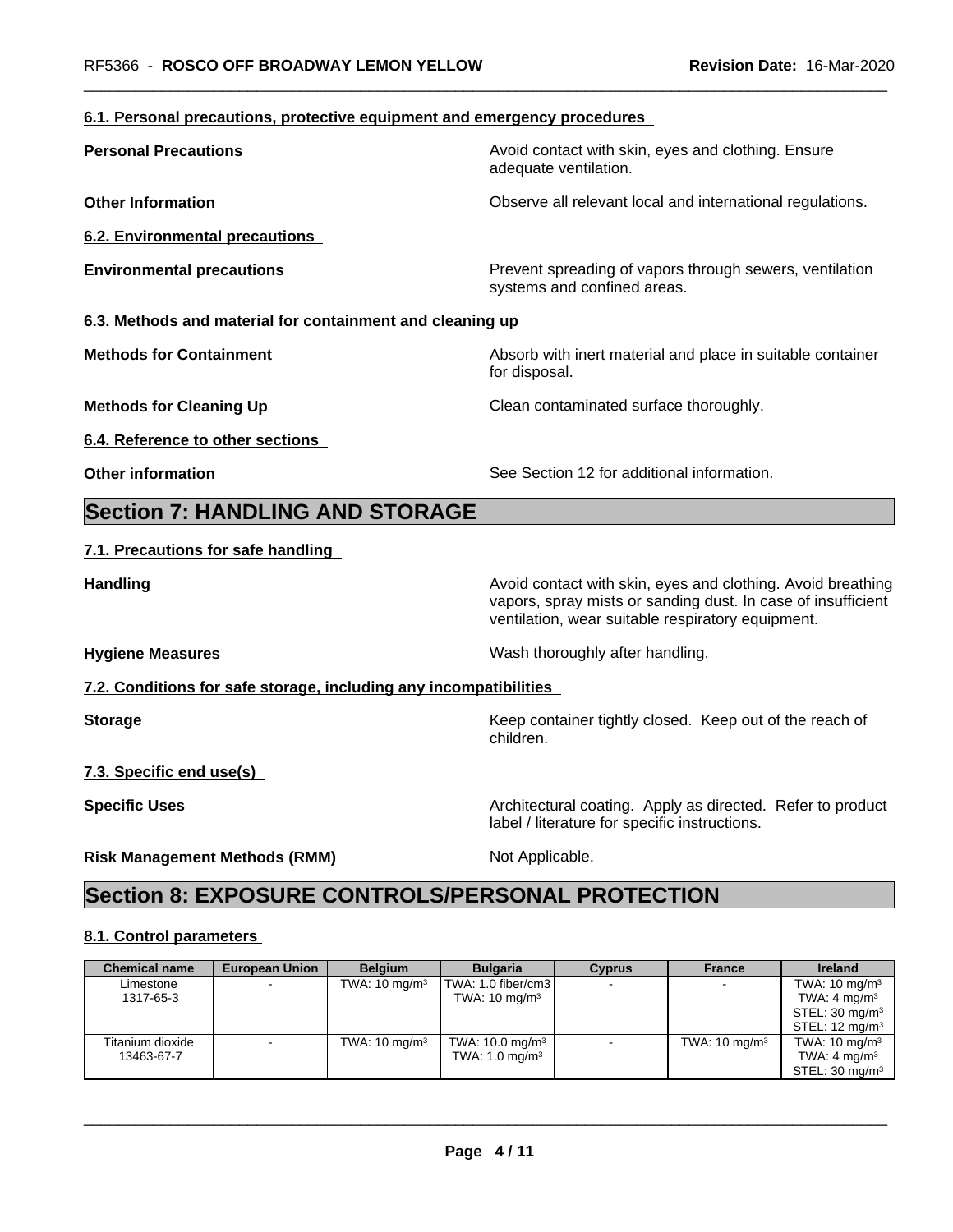|                                                     |                                |                                                      |  |                                                         |                                                         |                           |                                                              |  |                               | STEL: 12 mg/m <sup>3</sup>                                                                                                                                       |  |                                                                                                                                                       |
|-----------------------------------------------------|--------------------------------|------------------------------------------------------|--|---------------------------------------------------------|---------------------------------------------------------|---------------------------|--------------------------------------------------------------|--|-------------------------------|------------------------------------------------------------------------------------------------------------------------------------------------------------------|--|-------------------------------------------------------------------------------------------------------------------------------------------------------|
| Cristobalite<br>14464-46-1                          | TWA: 0.1 mg/m <sup>3</sup>     | TWA: 0.05 mg/m <sup>3</sup>                          |  | TWA: 0.07 mg/m <sup>3</sup>                             |                                                         |                           |                                                              |  | TWA: 0.05 mg/m <sup>3</sup>   | TWA: 0.1 mg/m <sup>3</sup><br>STEL: 0.3 mg/m <sup>3</sup>                                                                                                        |  |                                                                                                                                                       |
| Diatomaceous silica,<br>flux-calcined<br>68855-54-9 | $\sim$                         | $\sim$                                               |  | $\sim$                                                  |                                                         |                           | $\sim$                                                       |  | $\sim$                        | TWA: 1.2 mg/m <sup>3</sup><br>STEL: 3.6 mg/m <sup>3</sup>                                                                                                        |  |                                                                                                                                                       |
| Propylene glycol<br>$57 - 55 - 6$                   |                                |                                                      |  |                                                         |                                                         |                           |                                                              |  |                               |                                                                                                                                                                  |  | TWA: 10 mg/m <sup>3</sup><br>TWA: 150 ppm<br>TWA: 470 mg/m <sup>3</sup><br>STEL: 1410 mg/m <sup>3</sup><br>STEL: $30 \text{ mg/m}^3$<br>STEL: 450 ppm |
| <b>Chemical name</b>                                | Germany                        | Greece                                               |  | Hungary                                                 |                                                         |                           | Iceland                                                      |  | Italy                         | Latvia                                                                                                                                                           |  |                                                                                                                                                       |
| Limestone<br>1317-65-3                              |                                | TWA: 10 mg/m <sup>3</sup><br>TWA: $5 \text{ mg/m}^3$ |  | TWA: 10 mg/m <sup>3</sup>                               |                                                         |                           |                                                              |  |                               | $\sim$                                                                                                                                                           |  |                                                                                                                                                       |
| Titanium dioxide<br>13463-67-7                      | $\mathcal{L}_{\mathcal{A}}$    | TWA: 10 mg/m <sup>3</sup><br>TWA: $5 \text{ mg/m}^3$ |  |                                                         | $\sim$                                                  |                           | 6 mg/m <sup>3</sup> TWA                                      |  | $\sim$                        | TWA: 10 mg/m <sup>3</sup>                                                                                                                                        |  |                                                                                                                                                       |
| Cristobalite<br>14464-46-1                          | $\overline{a}$                 |                                                      |  |                                                         | TWA: 0.15 mg/m <sup>3</sup>                             |                           | $0.15$ mg/m <sup>3</sup> TWA<br>$0.05$ mg/m <sup>3</sup> TWA |  | $\mathbf{r}$                  | $\overline{a}$                                                                                                                                                   |  |                                                                                                                                                       |
| Diatomaceous silica,<br>flux-calcined<br>68855-54-9 | TWA: 0.3 mg/m <sup>3</sup>     | $\blacksquare$                                       |  | $\sim$                                                  |                                                         |                           | 1.5 mg/m $3$ TWA                                             |  |                               |                                                                                                                                                                  |  |                                                                                                                                                       |
| Propylene glycol<br>$57 - 55 - 6$                   | $\sim$                         | $\sim$                                               |  |                                                         |                                                         |                           | $\overline{\phantom{a}}$                                     |  | $\blacksquare$                | TWA: $7 \text{ mg/m}^3$                                                                                                                                          |  |                                                                                                                                                       |
| <b>Chemical name</b>                                | Lithuania                      | <b>Netherlands</b>                                   |  | <b>Poland</b>                                           |                                                         | Romania                   | <b>Spain</b>                                                 |  | <b>Sweden</b>                 | <b>United</b><br><b>Kingdom</b>                                                                                                                                  |  |                                                                                                                                                       |
| Limestone<br>1317-65-3                              | $\sim$                         | $\sim$                                               |  | $\sim$                                                  |                                                         | TWA: 10 mg/m <sup>3</sup> | $\mathbf{r}$                                                 |  | $\mathbf{r}$                  | TWA: 10 mg/m <sup>3</sup><br>TWA: $4 \text{ mg/m}^3$<br>STEL: 30 mg/m <sup>3</sup><br>STEL: 12 mg/m <sup>3</sup>                                                 |  |                                                                                                                                                       |
| Titanium dioxide<br>13463-67-7                      | TWA: $5 \text{ mg/m}^3$        |                                                      |  | STEL: 30 mg/m <sup>3</sup><br>TWA: 10 mg/m <sup>3</sup> | TWA: 10 mg/m <sup>3</sup><br>STEL: 15 mg/m <sup>3</sup> |                           | TWA: 10 mg/m <sup>3</sup>                                    |  | TLV: $5 \text{ mg/m}^3$       | TWA: 10 mg/m <sup>3</sup><br>TWA: $4 \text{ mg/m}^3$<br>STEL: 30 mg/m <sup>3</sup><br>STEL: 12 mg/m <sup>3</sup>                                                 |  |                                                                                                                                                       |
| Cristobalite<br>14464-46-1                          | TWA: 0.05<br>mg/m <sup>3</sup> | TWA: 0.075<br>mg/m <sup>3</sup>                      |  | TWA: 0.1 mg/m <sup>3</sup>                              | TWA: 0.05<br>mg/m <sup>3</sup>                          |                           | TWA: 0.05<br>mg/m <sup>3</sup>                               |  | TLV: $0.05$ mg/m <sup>3</sup> | TWA: 0.1 mg/m <sup>3</sup>                                                                                                                                       |  |                                                                                                                                                       |
| Diatomaceous silica,<br>flux-calcined<br>68855-54-9 |                                |                                                      |  | TWA: $2 \text{ mg/m}^3$<br>TWA: $1 \text{ mg/m}^3$      |                                                         |                           |                                                              |  |                               |                                                                                                                                                                  |  |                                                                                                                                                       |
| Propylene glycol<br>$57 - 55 - 6$                   | TWA: $7 \text{ mg/m}^3$        | $\mathbf{r}$                                         |  | TWA: 100 mg/m <sup>3</sup>                              |                                                         | $\sim$                    | $\sim$                                                       |  | $\sim$                        | TWA: 150 ppm<br>TWA: 474 mg/m <sup>3</sup><br>TWA: 10 mg/m <sup>3</sup><br>STEL: 450 ppm<br><b>STEL: 1422</b><br>mg/m <sup>3</sup><br>STEL: 30 mg/m <sup>3</sup> |  |                                                                                                                                                       |

#### **8.2. Exposure controls**

**Occupational exposure controls**

**Personal Protective Equipment**

**Engineering Measures Ensure 2008** Ensure adequate ventilation, especially in confined areas.

**Respiratory Protection In case of insufficient ventilation wear suitable respiratory** equipment.

**Eye Protection** Safety glasses with side-shields.

**Skin Protection Skin Protection Lightweight protective clothing.** 

Hand protection **Impervious gloves**.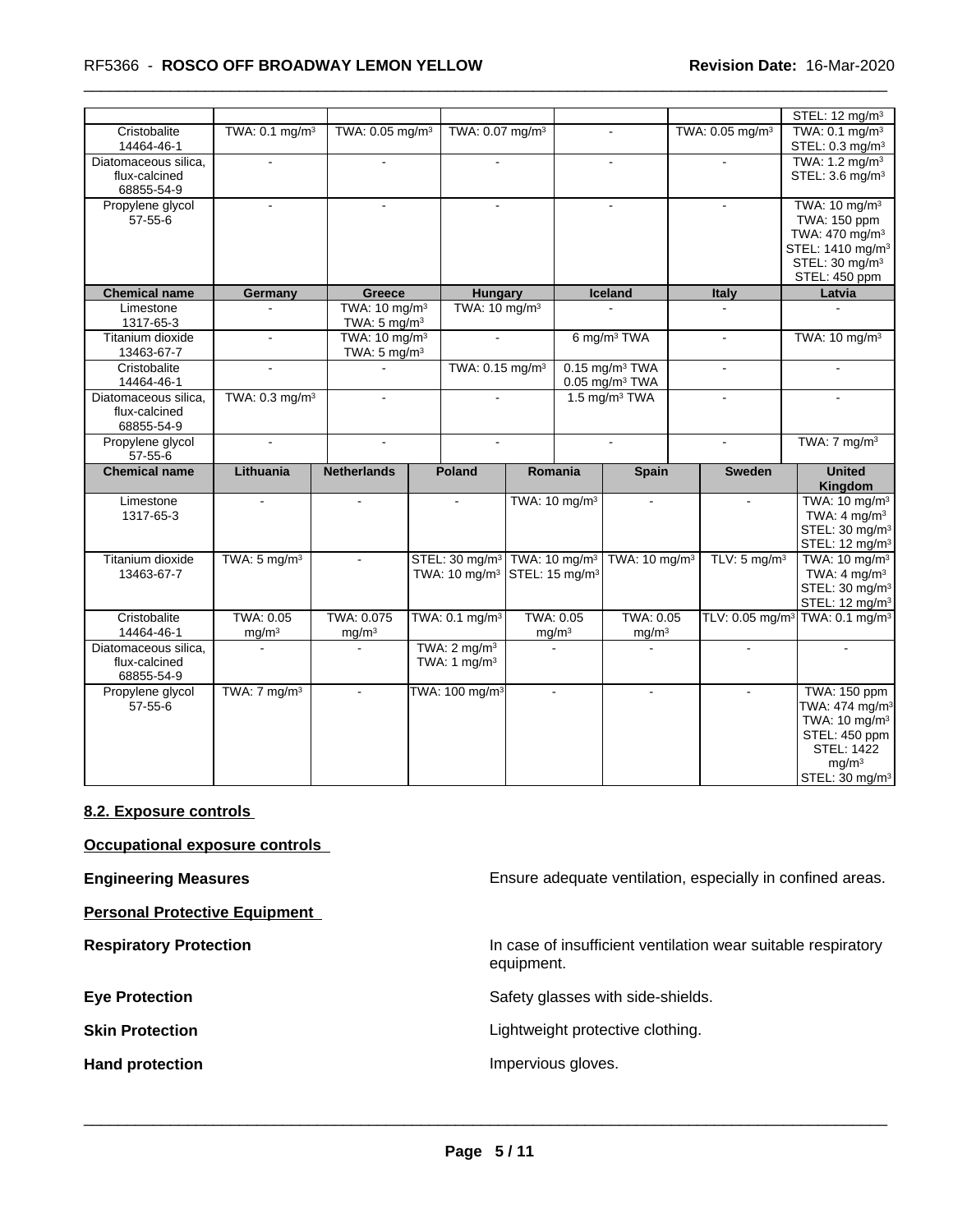**Hygiene Measures Avoid contact with skin, eyes and clothing. Remove and Avoid contact with skin, eyes and clothing. Remove and Avoid contact with skin, eyes and clothing. Remove and** wash contaminated clothing before re-use. Wash thoroughly after handling.

## **Section 9: PHYSICAL AND CHEMICAL PROPERTIES**

#### **9.1. Information on basic physical and chemical properties**

**Appearance** yellow liquid **Odor** little or no odor<br> **Odor Threshold Codor Integrated Codor Codor Integrated Codor Codor Codor Codor Codor Codor Codor Codor Codor Codor Codor Codor Codor Codor Co** 

**Density (g/L)** 1306 - 1354 None known **Relative Density** 1.30 - 1.35 **pH has a** No information available **None known**<br>
No information available **None known**<br>
None known **Solubility(ies)** No information available None known None known **Water solubility Notify Allen available Mater Solubility None known None known Evaporation Rate Notify Algebra 2012 M** No information available **None known** None known **Vapor pressure** No information available None known None known **Vapor density** Noting Management Mone has a None known None known None known None known None known **Wt. % Solids** and the set of the set of the 45 - 55 None known and the set of the set of the set of the set of the set of the set of the set of the set of the set of the set of the set of the set of the set of the set of **Vol. % Solids** 30 - 40 None known **Wt. % Volatiles All and Solution Contract All and All and All and All and All and All and All and All and All and All and All and All and All and All and All and All and All and All and All and All and All and All and A Vol. % Volatiles** 60 - 70 None known None known **Boiling Point (°C)** 100 100 None known **Freezing Point (°C)** 0 None known **Melting Point (°C)** Noinformation available None known **Pour Point** No information available None known None known **Flash Point (°C)** Not applicable Not applicable None known **Flammability (solid, gas)** No information available None Known None known **Upper flammability limit:** No information available None Known None known **Lower flammability limit:** No information available None known None known **Autoignition Temperature (°C)** No information available None Known None known **Decomposition Temperature (°C)** No information available None None known **Partition coefficient No information available None known** None known **Explosive properties** Note 2012 **No information available** None known **Oxidizing Properties No information available** None known

**No information available** 

**Viscosity (Viscosity Cone in the internation available None known None known** 

**Property Construction Construction Construction Values According Construction Construction Construction Construction Construction Construction Construction Construction Construction Construction Construction Construction** 

# **Section 10: STABILITY AND REACTIVITY**

# **10.1. Reactivity**

**10.2. Chemical stability**

**10.3. Possibility of hazardous reactions**

**Reactivity Not Applicable. Not Applicable.** 

**Chemical Stability Stable under normal conditions.** Stable under normal conditions.

 $\overline{\phantom{a}}$  ,  $\overline{\phantom{a}}$  ,  $\overline{\phantom{a}}$  ,  $\overline{\phantom{a}}$  ,  $\overline{\phantom{a}}$  ,  $\overline{\phantom{a}}$  ,  $\overline{\phantom{a}}$  ,  $\overline{\phantom{a}}$  ,  $\overline{\phantom{a}}$  ,  $\overline{\phantom{a}}$  ,  $\overline{\phantom{a}}$  ,  $\overline{\phantom{a}}$  ,  $\overline{\phantom{a}}$  ,  $\overline{\phantom{a}}$  ,  $\overline{\phantom{a}}$  ,  $\overline{\phantom{a}}$ 

**Possibility of hazardous reactions** None under normal conditions of use.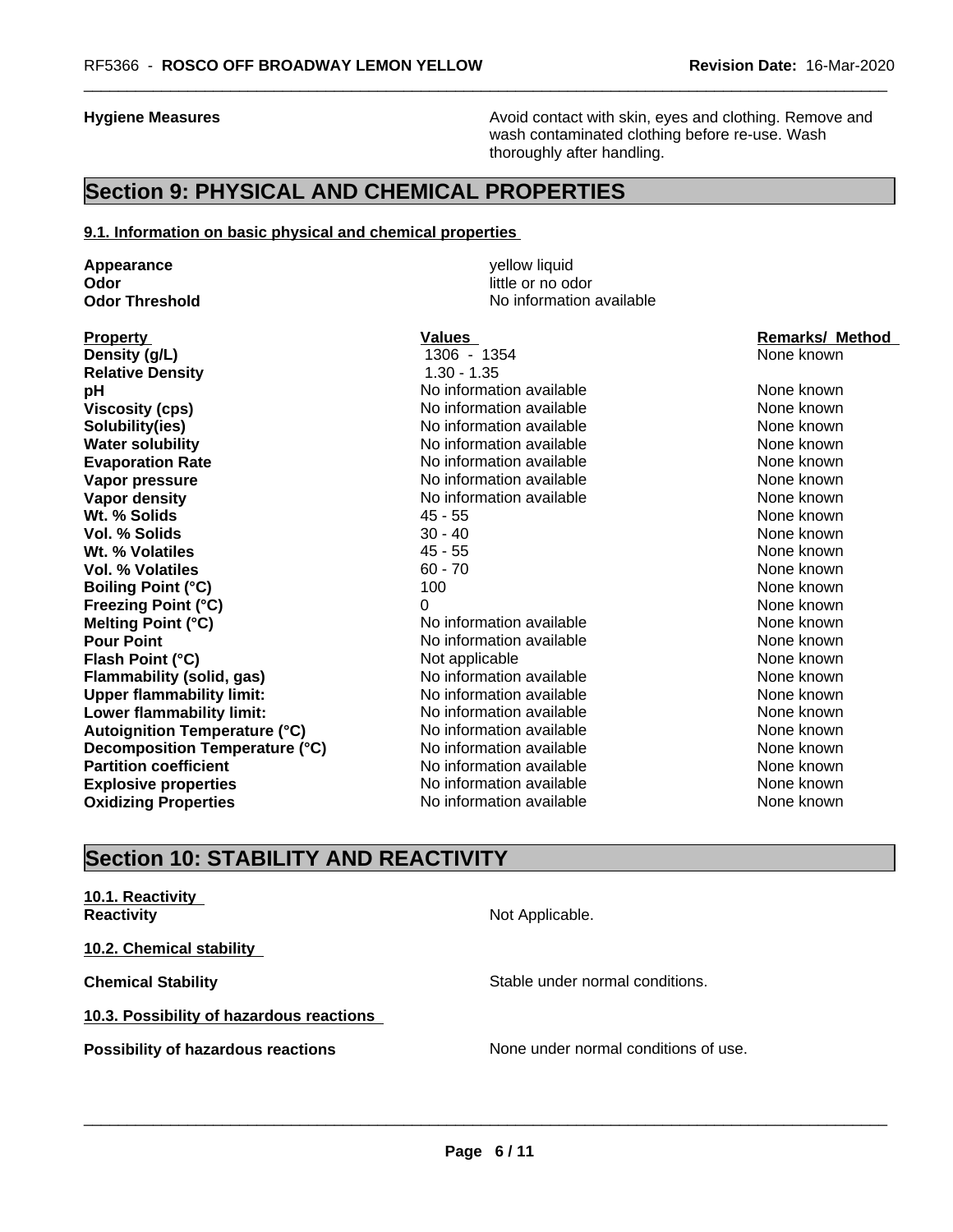| <b>Section 11: TOYICOLOGICAL INFORMATION</b> |                                          |
|----------------------------------------------|------------------------------------------|
| <b>Hazardous Decomposition Products</b>      | None under normal conditions of use.     |
| 10.6. Hazardous decomposition products       |                                          |
| <b>Incompatible Materials</b>                | No materials to be especially mentioned. |
| 10.5. Incompatible materials                 |                                          |
| <b>Conditions to avoid</b>                   | Prevent from freezing.                   |
| 10.4. Conditions to avoid                    |                                          |

## **Section 11: TOXICOLOGICAL INFORMATION**

### **11.1. Information on toxicological effects**

### **Product Information**

| <b>Inhalation</b>     | There is no data available for this product. |
|-----------------------|----------------------------------------------|
| Eye contact           | There is no data available for this product. |
| <b>Skin contact</b>   | There is no data available for this product. |
| Ingestion             | There is no data available for this product. |
| <b>Acute Toxicity</b> |                                              |

#### **Component Information**

| <b>Chemical name</b>                    | Oral LD50             | <b>Dermal LD50</b>       | <b>Inhalation LC50</b>                                   |
|-----------------------------------------|-----------------------|--------------------------|----------------------------------------------------------|
| Titanium dioxide<br>13463-67-7          | $> 10000$ mg/kg (Rat) |                          |                                                          |
| Propylene glycol<br>57-55-6             | $= 20$ g/kg (Rat)     | $= 20800$ mg/kg (Rabbit) |                                                          |
| Tributyl Phosphate<br>126-73-8          | $= 1390$ mg/kg (Rat)  | $> 10000$ mg/kg (Rabbit) | = 1.359 mg/L (Rat) 4 h = 28 g/m <sup>3</sup><br>(Rat)1 h |
| 2-Amino-2-methly-1-propanol<br>124-68-5 | $= 2900$ mg/kg (Rat)  | $>$ 2000 mg/kg (Rabbit)  |                                                          |

| <b>Skin corrosion/irritation</b> | No information available.     |
|----------------------------------|-------------------------------|
| Eye damage/irritation            | No information available.     |
| <b>Sensitization</b>             | No sensitizing effects known. |
| <b>Mutagenic Effects</b>         | No information available.     |

#### **Carcinogenic effects**

The table below indicates whether each agency has listed any ingredient as a carcinogen.

| <b>Chemical name</b>           | <b>European Union</b> | <b>IARC</b>                    |
|--------------------------------|-----------------------|--------------------------------|
| Titanium dioxide<br>13463-67-7 |                       | 2B - Possible Human Carcinogen |
| Cristobalite                   |                       | - Human Carcinogen             |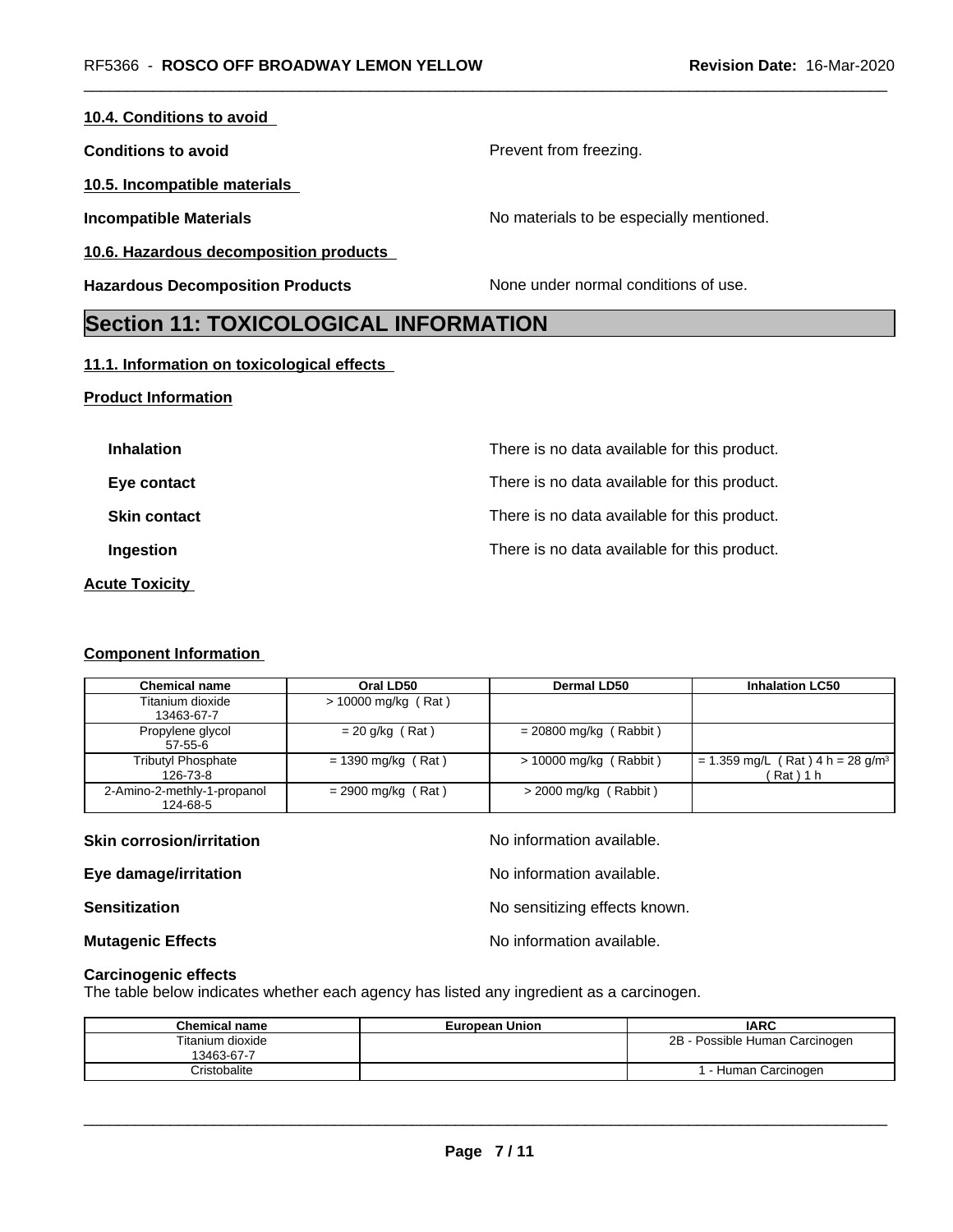| AC<br>$\Lambda$ A $\alpha$                                                             |         |  |
|----------------------------------------------------------------------------------------|---------|--|
| $-1$<br><b>D<sub>h</sub></b><br>_ एगी। ।†\/∟<br>วhate<br>' v<br>70c<br>126-<br>- ہ - ہ | Carc. 2 |  |

• Crystalline Silica has been determined to be carcinogenic to humans by IARC (1) when in respirable form. Risk of cancer depends on duration and level of inhalation exposure to spray mist or dust from sanding the dried paint.• Although IARC has classified titanium dioxide as possibly carcinogenic to humans (2B), their summary concludes: "No significant exposure to titanium dioxide is thought to occur during the use of products in which titanium dioxide is bound to other materials, such as paint."

#### **Legend**

IARC - International Agency for Research on Cancer

| <b>Reproductive Effects</b>     | No information available.                                                     |
|---------------------------------|-------------------------------------------------------------------------------|
| <b>Developmental Effects</b>    | No information available.                                                     |
| <b>STOT - single exposure</b>   | No information available.                                                     |
| <b>STOT - repeated exposure</b> | Causes damage to organs through prolonged or repeated<br>exposure if inhaled. |
| <b>Neurological Effects</b>     | No information available.                                                     |
| <b>Target organ effects</b>     | No information available.                                                     |
| <b>Symptoms</b>                 | No information available.                                                     |
| <b>Aspiration Hazard</b>        | No information available.                                                     |

# **Section 12: ECOLOGICAL INFORMATION**

### **12.1. Toxicity**

Harmful to aquatic life with long lasting effects

| <b>Chemical name</b>        | Algae/aquatic plants               | Fish                               | Crustacea                       |
|-----------------------------|------------------------------------|------------------------------------|---------------------------------|
| Propylene glycol            | $EC50: =19000$ mg/L (96h,          | LC50 41 - 47 mL/L Oncorhynchus     | $EC50 > 1000$ mg/L (48 h)       |
| $57 - 55 - 6$               | Pseudokirchneriella subcapitata)   | mykiss (96 h)                      | $EC50 > 10000$ mg/L (24 h)      |
|                             |                                    | $LC50 = 710$ mg/L Pimephales       |                                 |
|                             |                                    | promelas (96 h)                    |                                 |
|                             |                                    | LC50 = 51600 mg/L Oncorhynchus     |                                 |
|                             |                                    | mykiss (96 h)                      |                                 |
|                             |                                    | $LC50 = 51400$ mg/L Pimephales     |                                 |
|                             |                                    | promelas (96 h)                    |                                 |
| <b>Tributyl Phosphate</b>   | $EC50: = 1.1$ mg/L (72h,           | LC50: 1.0 - 10.0mg/L (96h,         | EC50: 1.58 - 8.43mg/L (48h,     |
| 126-73-8                    | Desmodesmus subspicatus) EC50:     | Pimephales promelas) LC50: 7.66 -  | Daphnia magna)                  |
|                             | =4.4mg/L (96h, Pseudokirchneriella | 8.74mg/L (96h, Pimephales          |                                 |
|                             | subcapitata)                       | promelas) $LC50: = 13mg/L$ (96h,   |                                 |
|                             |                                    | Oncorhynchus mykiss) LC50:         |                                 |
|                             |                                    | $=4.2$ mg/L (96h, Oncorhynchus     |                                 |
|                             |                                    | mykiss) LC50: =4.5mg/L (96h,       |                                 |
|                             |                                    | Oryzias latipes) LC50: =8.18mg/L   |                                 |
|                             |                                    | (96h, Pimephales promelas) LC50:   |                                 |
|                             |                                    | $=9.6$ mg/L (96h, Oryzias latipes) |                                 |
| 2-Amino-2-methly-1-propanol | EC50: =520mg/L (72h,               | $LC50: = 190$ mg/L (96h, Lepomis   | $EC50: = 193mg/L$ (48h, Daphnia |
| 124-68-5                    | Desmodesmus subspicatus)           | macrochirus)                       | magna)                          |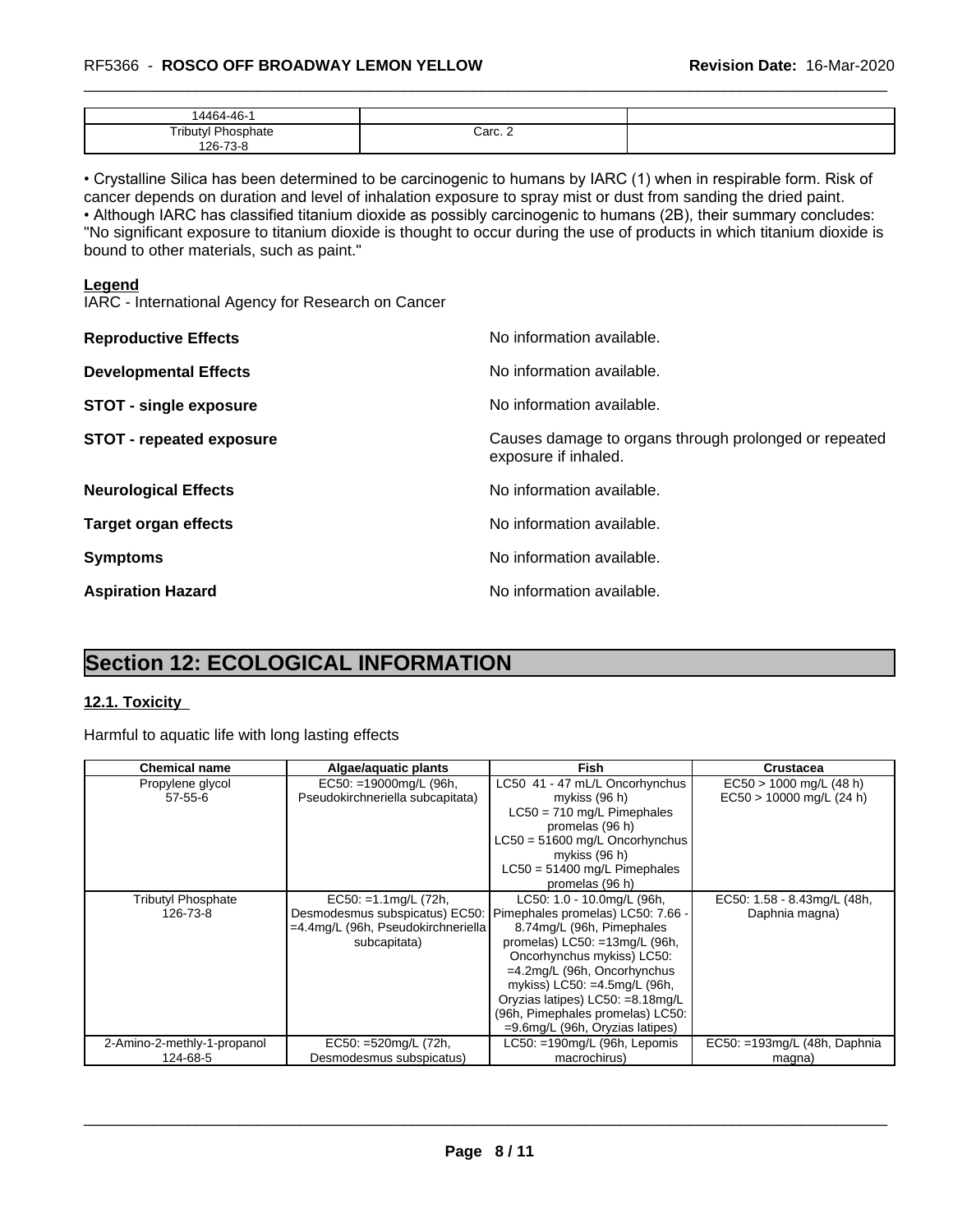### **12.2. Persistence and degradability**

#### **Persistence / Degradability** No information available.

#### **12.3. Bioaccumulative potential**

**Bioaccumulation Bioaccumulation There is no data for this product.** 

| <b>Chemical name</b>        | coefficient<br>הם<br>artition. |
|-----------------------------|--------------------------------|
| Tributyl.<br>Phosphate<br>. | د.ء                            |
| 126-73-8                    |                                |

#### **12.4. Mobility in soil**

**Mobility** in soil **Mobility** in soil

**Mobility in Environmental Media** Noinformation available.

#### **12.5. Results of PBT and vPvB assessment**

**PBT and vPvB assessment**  $\blacksquare$  No information available.

| <b>Chemical name</b>                             | <b>PBT and vPvB assessment</b>                                   |
|--------------------------------------------------|------------------------------------------------------------------|
| Titanium dioxide<br>13463-67-7                   | The substance is not PBT / vPvB PBT assessment<br>does not apply |
| Diatomaceous silica, flux-calcined<br>68855-54-9 | PBT assessment does not apply                                    |
| Propylene glycol<br>$57 - 55 - 6$                | The substance is not PBT / vPvB PBT assessment<br>does not apply |
| <b>Tributyl Phosphate</b><br>126-73-8            | The substance is not PBT / vPvB                                  |
| 2-Amino-2-methly-1-propanol<br>124-68-5          | The substance is not PBT / vPvB                                  |

#### **12.6. Other adverse effects**

**Other adverse effects** No information available

## **Section 13: DISPOSAL CONSIDERATIONS**

#### **13.1. Waste treatment methods**

| <b>Waste from Residues/Unused Products</b> | Dispose of in accordance with the European Directives on<br>waste and hazardous waste.                 |
|--------------------------------------------|--------------------------------------------------------------------------------------------------------|
| <b>Contaminated Packaging</b>              | Empty containers should be taken for local recycling,<br>recovery or waste disposal.                   |
| <b>EWC waste disposal No</b>               | No information available                                                                               |
| <b>Other Information</b>                   | Waste codes should be assigned by the user based on the<br>application for which the product was used. |

# **Section 14: TRANSPORT INFORMATION**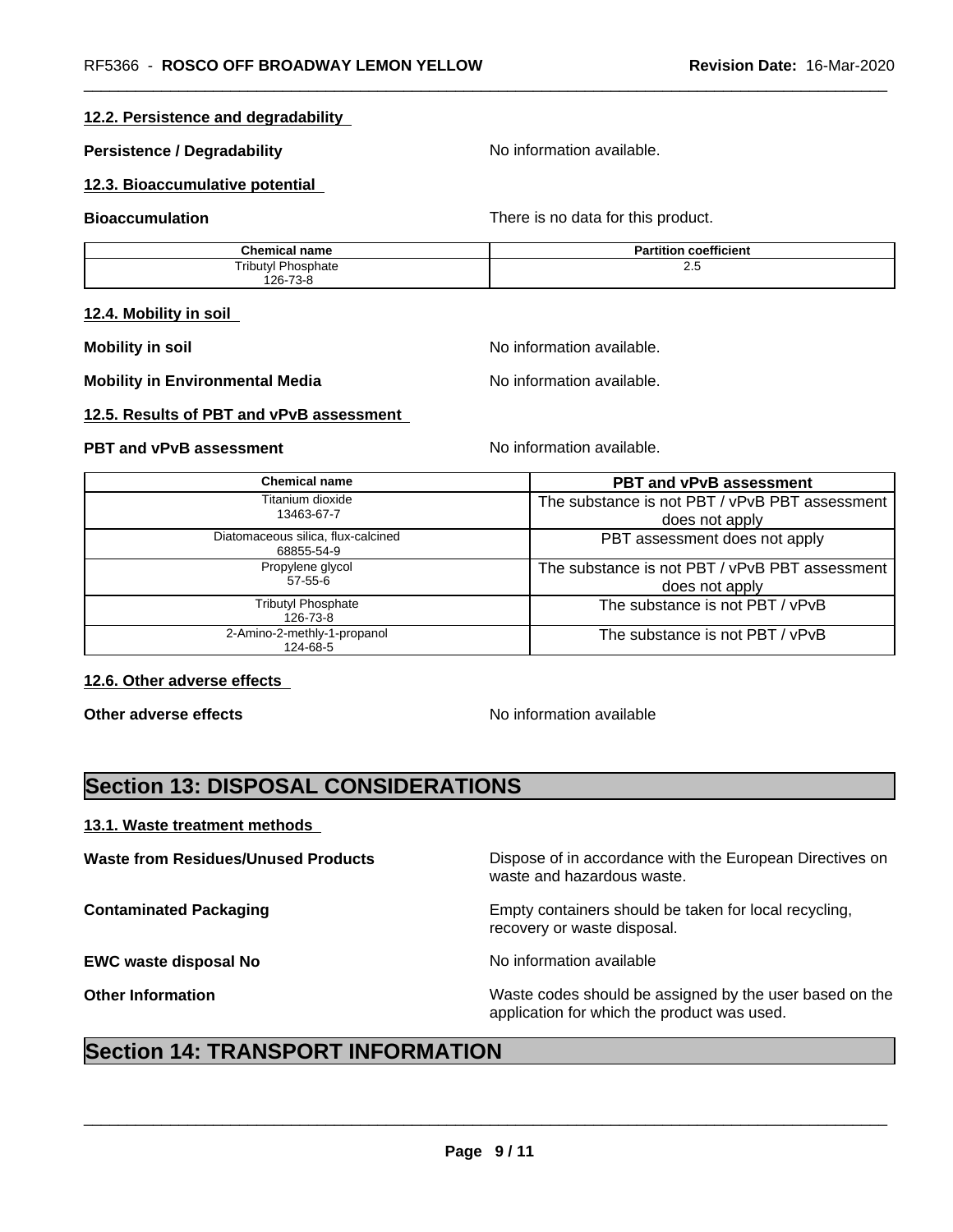| <b>IMDG</b> | Not regulated |
|-------------|---------------|
| RID         | Not regulated |
| <b>ADR</b>  | Not regulated |
| <b>ADN</b>  | Not regulated |
| <b>IATA</b> | Not regulated |

## **Section 15: REGULATORY INFORMATION**

#### **15.1. Safety, health and environmental regulations/legislation specific for the substance or mixture**

#### **Occupational Illnesses (R-463-3, France)**

| Chemical name             | French RG number |
|---------------------------|------------------|
| Cristobalite              | RG 25            |
| 14464-46-1                |                  |
| Propylene glycol          | <b>RG 84</b>     |
| 57-55-6                   |                  |
| <b>Tributyl Phosphate</b> | <b>RG 34</b>     |
| 126-73-8                  |                  |

#### **European Union**

Take note of Directive 98/24/EC on the protection of the health and safety of workers from the risks related to chemical agents at work

#### **International Inventories**

| <b>AICS</b>                   | No - Not all of the components are listed. |
|-------------------------------|--------------------------------------------|
| <b>DSL: Canada</b>            | No - Not all of the components are listed. |
|                               | One or more component is listed on NDSL.   |
| <b>EINECS: European Union</b> | No - Not all of the components are listed. |
| <b>ENCS</b>                   | No - Not all of the components are listed. |
| <b>IECSC</b>                  | No - Not all of the components are listed. |
| <b>KECL (Annex 1)</b>         | No - Not all of the components are listed. |
| <b>PICCS</b>                  | No - Not all of the components are listed. |
| <b>TSCA: United States</b>    | Yes - All components are listed or exempt. |

#### **Legend**

 **AICS** - Australian Inventory of Chemical Substances  **DSL/NDSL** - Canadian Domestic Substances List/Non-Domestic Substances List  **IECSC** - China Inventory of Existing Chemical Substances  **EINECS/ELINCS** - European Inventory of Existing Chemical Substances/European List of Notified Chemical Substances  **ENCS** - Japan Existing and New Chemical Substances  **KECL** - Korean Existing and Evaluated Chemical Substances

 **PICCS** - Philippines Inventory of Chemicals and Chemical Substances

 **TSCA** - United States Toxic Substances Control Act Section 8(b) Inventory

#### **15.2. Chemical safety assessment**

**Chemical Safety Report** Noinformation available